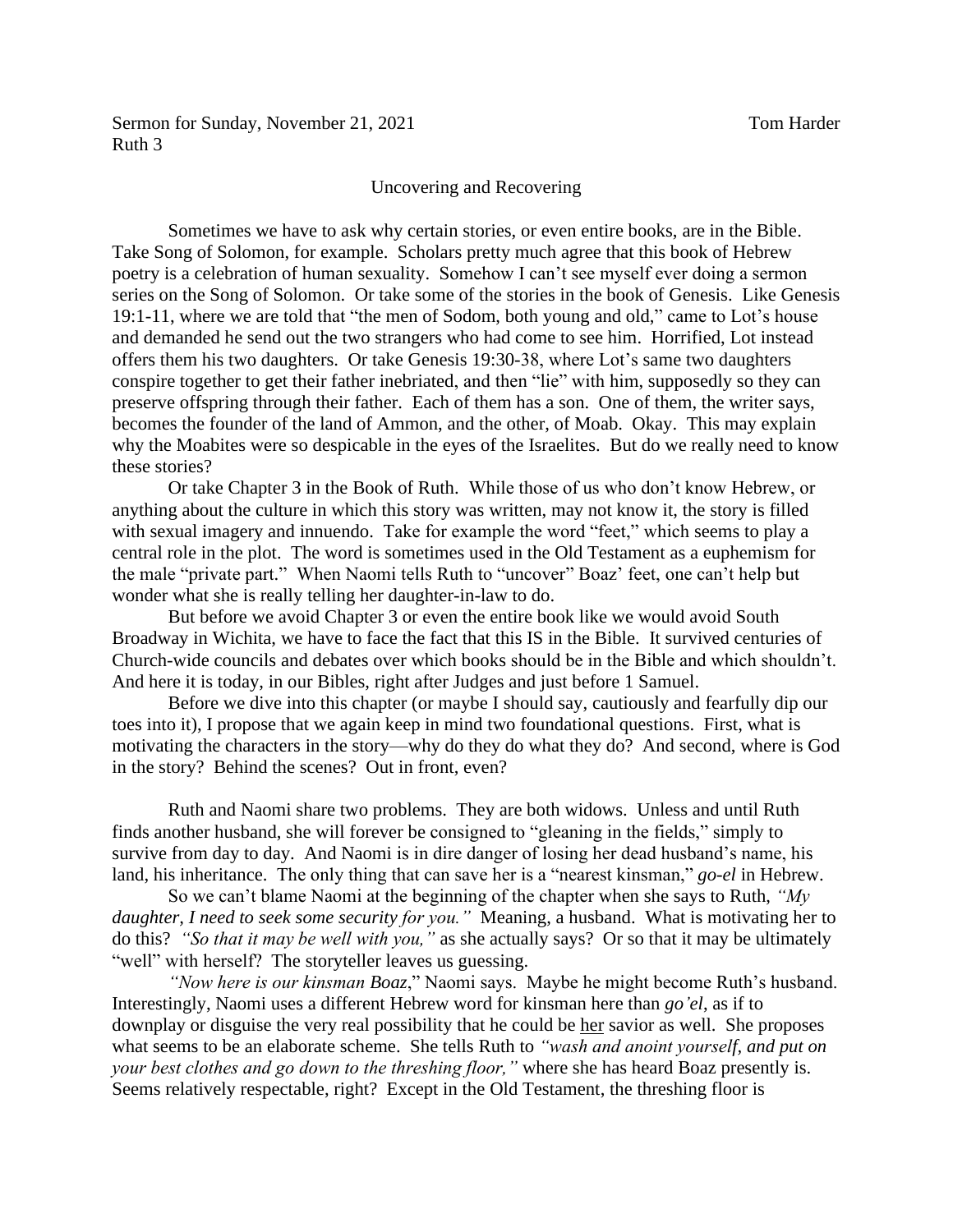sometimes referred to as a place where prostitutes hang out. Does Naomi want her daughter-inlaw to act as a prostitute?

She continues her instructions to Ruth: *"When he lies down, observe the place where he lies; then, go and uncover his feet and lie down; and he will tell you what do to."* The Hebrew verb for "lie down," *shachav*, is often used in the Old Testament as a euphemism for having sexual relations. The Hebrew word for "uncover" is *galah*. And when used together with the noun for feet can seem to mean only one thing. Naomi wants Ruth to seduce Boaz!

Ever-obedient Ruth simply says. "All that you tell me I will do." And indeed, she does. She waited until he had eaten and drunk, and thus was in a contented mood, and had lain down, and apparently had fallen asleep. She *"came stealthily"* (which seems here to be a rather "sneaky" word), *"uncovered his feet," and "lay down"* beside him.

Wow. Why is that in the Bible? What is motivating both Naomi and Ruth at this point? And where is God?

I've learned over and over that when leading a Bible study on something from the Old Testament, it is pretty awesome to have your very own Old Testament scholar in the group. Doug Miller proposed that Ruth, being a Moabite, might not have even understood that the phrases "uncover his feet" and "lie down" were both euphemisms. That ever-obedient Ruth might have followed Naomi's instructions very literally. In which case, no wonder when Boaz woke up at midnight and found a woman he couldn't see, literally *"lying"* at his literally *"uncovered feet,"* he was startled! That would be slapstick humor at its best! And there would be nothing dishonorable at all about this part of the story, except a little clever wordplay!

Boaz asks the woman who she is, and Ruth reminds him, namely she is his *"servant,"* using a word for servant connoting a higher level of status than that used in chapter two, and Boaz' "fine character" immediately kicks in. He blesses her. Actually, he asks the Lord Yahweh to bless her ["*May you be blessed by the Lord*"] (which is the first time Yahweh had been even mentioned in Chapter Three), because "*this last instance of your loyalty is better than the first*." Scholars aren't quite sure what "loyalty" Boaz is referring to. Loyalty, perhaps, to him? That she passed over *"young men, whether poor or rich*," and came instead to him? Or might Boaz be referring to Ruth's loyalty to his own kinswoman Naomi?

*"And now, my daughter, do not be afraid, I will do for you all that you ask, for all the assembly of my people know that you are a worthy woman."* A worthy woman. לִחיַ֖ שתֶׁ אֵ֥ in Hebrew. The feminine version of how the storyteller had described Boaz in chapter two. *"A prominent rich man*," אִישׁ הַׂיִל, in Hebrew, a "worthy man." What is the storyteller trying to tell us about both Boaz and Ruth?

*"I will do for you all that you ask*," Boaz says. I will "*spread my [your] cloak over you [your servant*]." I will take you as my wife. Ruth's problem appears to be solved.

But not Naomi's. Boaz reveals that he is not her "next-of-kin," her *go'el*, the one with the power to redeem and restore Naomi to her dead husband's name and inheritance. *"There is another kinsman more closely related than I. Remain this night, and in the morning, if he will act as next-of-kin for you, good; let him do it. If he is not willing to act as next-of-kin for you, then, as the Lord Yahweh lives, I will act as next-of-kin for you. Lie down until the morning*." Boaz seems pretty determined to do "the right thing." He even invokes God's name.

The next morning Boaz sends Ruth on her way with six full measures of barley. Why did Boaz do this? Commentators have suggested all kinds of reasons. It could, they say, be a brideprice. It could be the price of a parcel of land that will be needed in the fourth and final chapter. It could be a token of apology to Naomi, a signal that Boaz is going to do what he should have